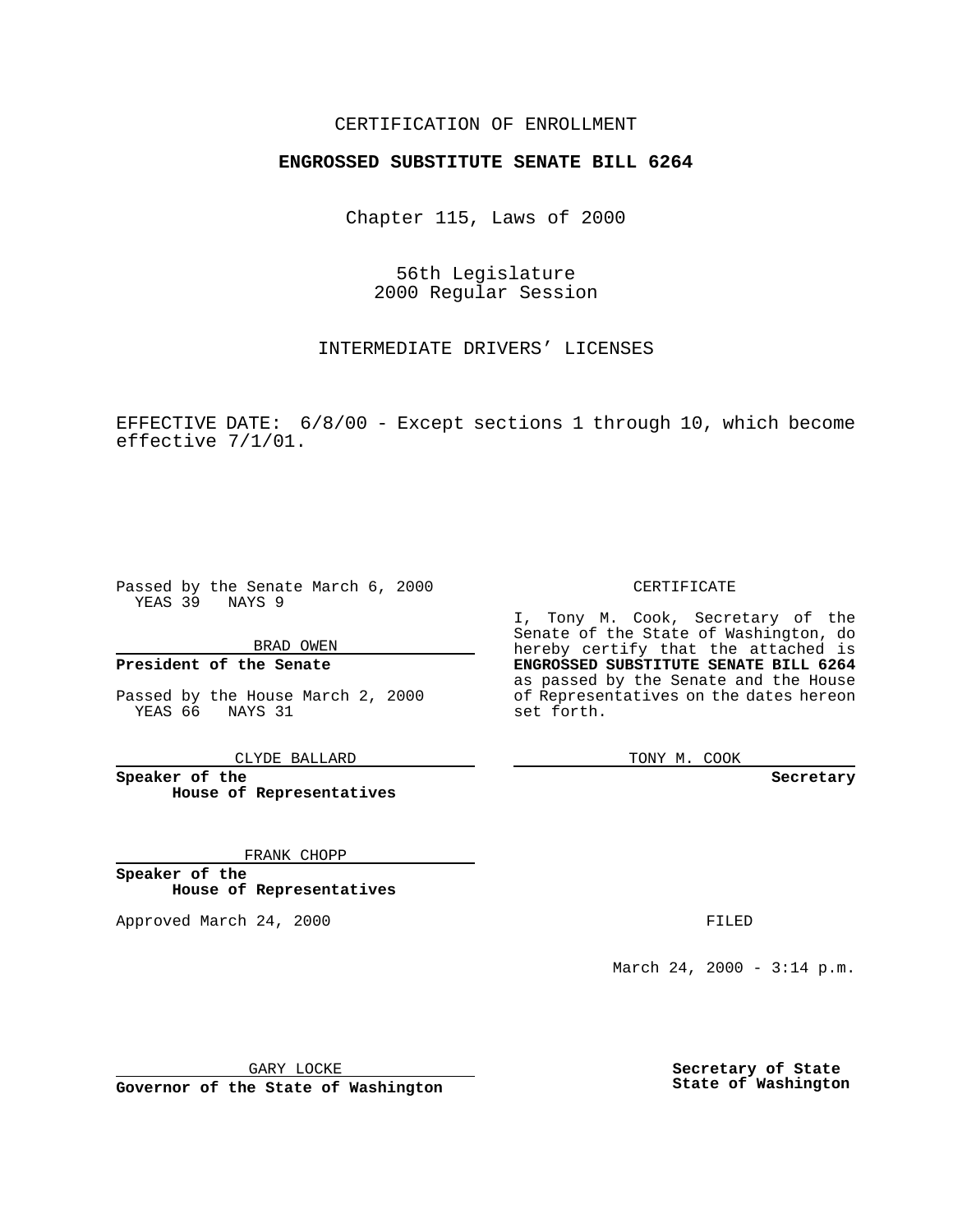## **ENGROSSED SUBSTITUTE SENATE BILL 6264** \_\_\_\_\_\_\_\_\_\_\_\_\_\_\_\_\_\_\_\_\_\_\_\_\_\_\_\_\_\_\_\_\_\_\_\_\_\_\_\_\_\_\_\_\_\_\_

\_\_\_\_\_\_\_\_\_\_\_\_\_\_\_\_\_\_\_\_\_\_\_\_\_\_\_\_\_\_\_\_\_\_\_\_\_\_\_\_\_\_\_\_\_\_\_

### AS AMENDED BY THE HOUSE

Passed Legislature - 2000 Regular Session

#### **State of Washington 56th Legislature 2000 Regular Session**

**By** Senate Committee on Transportation (originally sponsored by Senators Eide, Costa, Swecker, Gardner, Kohl-Welles, Shin, Patterson, Brown, Haugen, Jacobsen, McAuliffe, Sheahan, Rasmussen, Fairley, Goings and Franklin)

Read first time 01/28/2000.

 AN ACT Relating to intermediate drivers' licenses; amending RCW 46.20.091, 46.20.105, 46.20.161, 46.20.311, 46.20.342, 28A.220.030, and 28A.220.040; adding new sections to chapter 46.20 RCW; adding a new section to chapter 28A.220 RCW; adding new sections to chapter 43.131 RCW; creating a new section; and providing an effective date.

6 BE IT ENACTED BY THE LEGISLATURE OF THE STATE OF WASHINGTON:

 NEW SECTION. **Sec. 1.** The legislature has recognized the need to develop a graduated licensing system in light of the disproportionately high incidence of motor vehicle crashes involving youthful motorists. This system will improve highway safety by progressively developing and improving the skills of younger drivers in the safest possible environment, thereby reducing the number of vehicle crashes.

13 NEW SECTION. **Sec. 2.** A new section is added to chapter 46.20 RCW 14 to read as follows:

15 (1) An intermediate license authorizes the holder to drive a motor 16 vehicle under the conditions specified in this section. An applicant 17 for an intermediate license must be at least sixteen years of age and: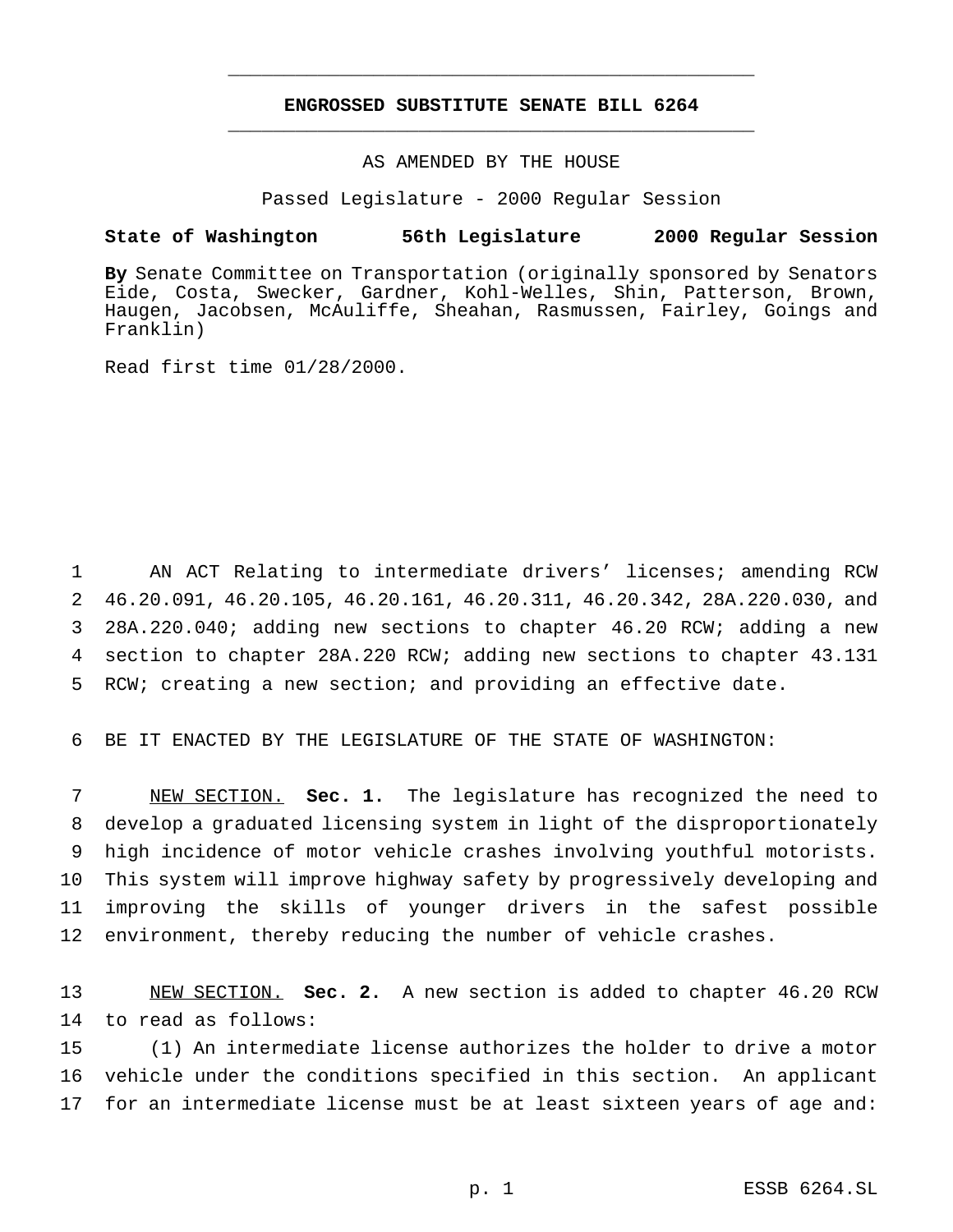(a) Have possessed a valid instruction permit for a period of not less than six months;

 (b) Have passed a driver licensing examination administered by the department;

 (c) Have passed a course of driver's education in accordance with the standards established in RCW 46.20.100;

 (d) Present certification by his or her parent, guardian, or employer to the department stating (i) that the applicant has had at least fifty hours of driving experience, ten of which were at night, during which the driver was supervised by a person at least twenty-one years of age who has had a valid driver's license for at least three years, and (ii) that the applicant has not been issued a notice of traffic infraction or cited for a traffic violation that is pending at 14 the time of the application for the intermediate license;

 (e) Not have been convicted of or found to have committed a traffic violation within the last six months before the application for the intermediate license; and

 (f) Not have been adjudicated for an offense involving the use of alcohol or drugs during the period the applicant held an instruction permit.

 (2) For the first six months after the issuance of an intermediate license or until the holder reaches eighteen years of age, whichever occurs first, the holder of the license may not operate a motor vehicle that is carrying any passengers under the age of twenty who are not members of the holder's immediate family as defined in RCW 42.17.020. For the remaining period of the intermediate license, the holder may not operate a motor vehicle that is carrying more than three passengers who are under the age of twenty who are not members of the holder's immediate family.

 (3) The holder of an intermediate license may not operate a motor vehicle between the hours of 1 a.m. and 5 a.m. except when the holder is accompanied by a parent, guardian, or a licensed driver who is at least twenty-five years of age.

 (4) It is a traffic infraction for the holder of an intermediate license to operate a motor vehicle in violation of the restrictions imposed under this section.

 (5) Enforcement of this section by law enforcement officers may be accomplished only as a secondary action when a driver of a motor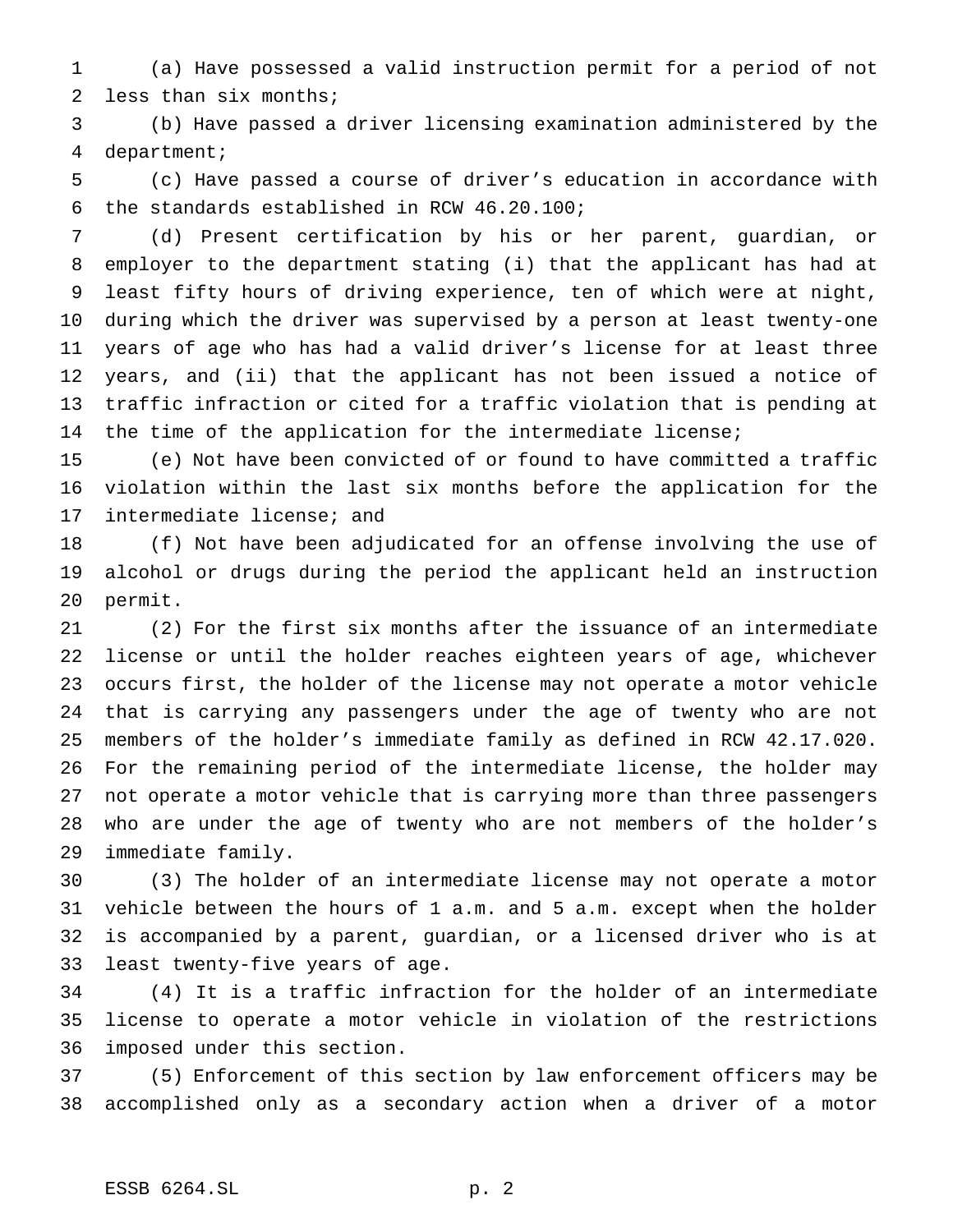vehicle has been detained for a suspected violation of this title or an equivalent local ordinance or some other offense.

 (6) An intermediate licensee may drive at any hour without restrictions on the number of passengers in the vehicle if necessary for agricultural purposes.

 (7) An intermediate licensee may drive at any hour without restrictions on the number of passengers in the vehicle if, for the twelve-month period following the issuance of the intermediate license, he or she:

(a) Has not been involved in an automobile accident; and

 (b) Has not been convicted or found to have committed a traffic offense described in chapter 46.61 RCW or violated restrictions placed on an intermediate licensee under this section.

 NEW SECTION. **Sec. 3.** A new section is added to chapter 46.20 RCW to read as follows:

 If a person issued an intermediate license is convicted of or found to have committed a traffic offense described in chapter 46.61 RCW or violated restrictions placed on an intermediate license under section 2 of this act:

 (1) On the first such conviction or finding the department shall mail the parent or guardian of the person a letter warning the person 22 of the provisions of this section;

 (2) On the second such conviction or finding, the department shall suspend the person's intermediate driver's license for a period of six months or until the person reaches eighteen years of age, whichever occurs first, and mail the parent or guardian of the person a notification of the suspension;

 (3) On the third such conviction or finding, the department shall suspend the person's intermediate driver's license until the person reaches eighteen years of age, and mail the parent or guardian of the person a notification of the suspension.

 For the purposes of this section, a single ticket for one or more traffic offenses constitutes a single traffic offense.

 **Sec. 4.** RCW 46.20.091 and 1999 c 6 s 14 are each amended to read as follows:

 (1) **Application**. In order to apply for a driver's license or instruction permit the applicant must provide his or her: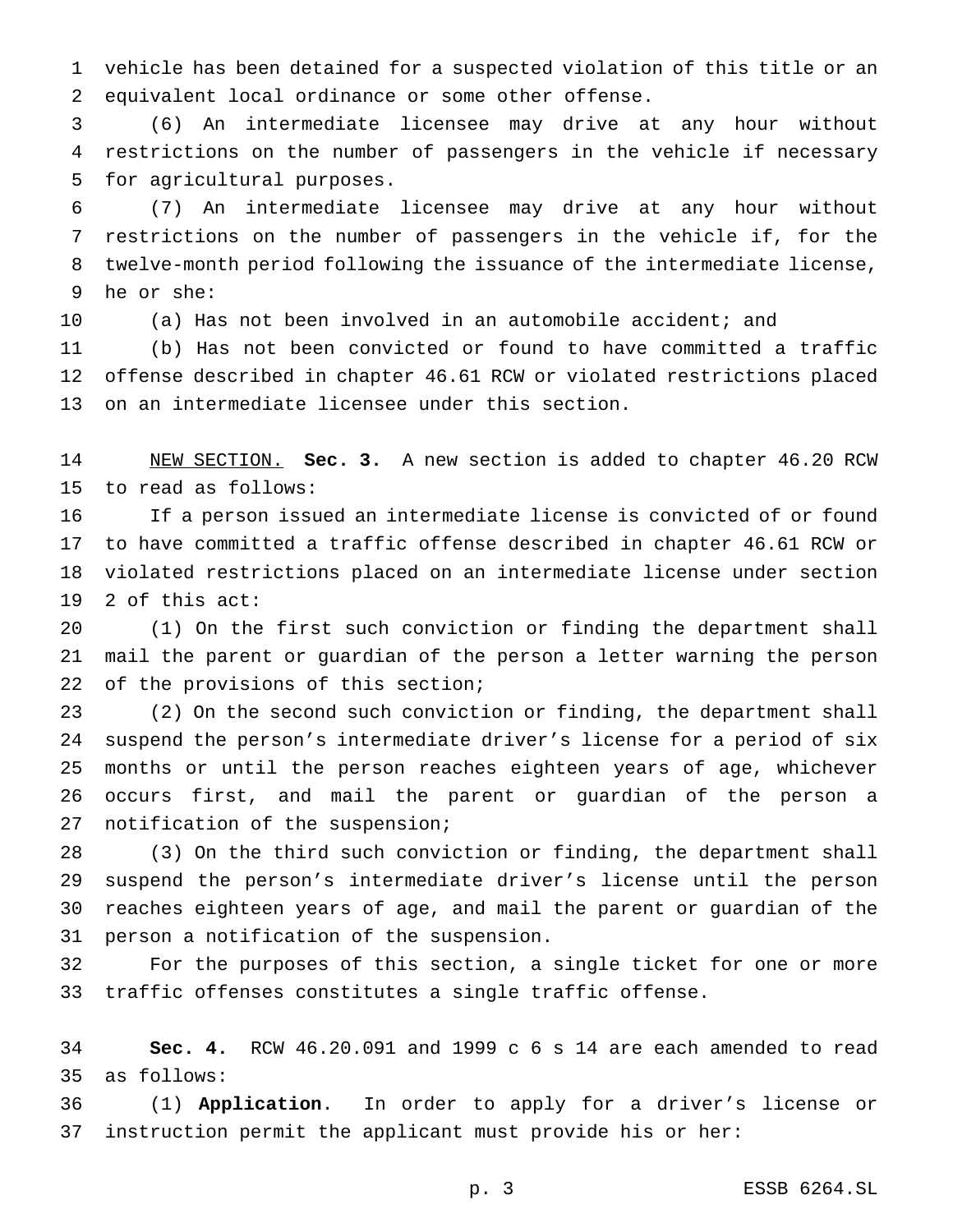(a) Name of record, as established by documentation required under RCW 46.20.035;

# (b) Date of birth, as established by satisfactory evidence of age;

- (c) Sex;
- (d) Washington residence address;
- (e) Description;

(f) Driving licensing history, including:

 (i) Whether the applicant has ever been licensed as a driver or chauffeur and, if so, (A) when and by what state or country; (B) whether the license has ever been suspended or revoked; and (C) the date of and reason for the suspension or revocation; or

 (ii) Whether the applicant's application to another state or country for a driver's license has ever been refused and, if so, the 14 date of and reason for the refusal; and

(g) Any additional information required by the department.

 (2) **Sworn statement**. An application for an instruction permit or for an original driver's license must be made upon a form provided by 18 the department. The form must include a section for the applicant to 19 indicate whether he or she has received driver training and, if so, 20 where. The identifying documentation verifying the name of record must be accompanied by the applicant's written statement that it is valid. The information provided on the form must be sworn to and signed by the applicant before a person authorized to administer oaths. An applicant who makes a false statement on an application for a driver's license or instruction permit is guilty of false swearing, a gross misdemeanor, under RCW 9A.72.040.

 (3) **Driving records from other jurisdictions**. If a person previously licensed in another jurisdiction applies for a Washington driver's license, the department shall request a copy of the applicant's driver's record from the other jurisdiction. The driving record from the other jurisdiction becomes a part of the driver's record in this state.

 (4) **Driving records to other jurisdictions**. If another jurisdiction requests a copy of a person's Washington driver's record, the department shall provide a copy of the record. The department shall forward the record without charge if the other jurisdiction extends the same privilege to the state of Washington. Otherwise the department shall charge a reasonable fee for transmittal of the record.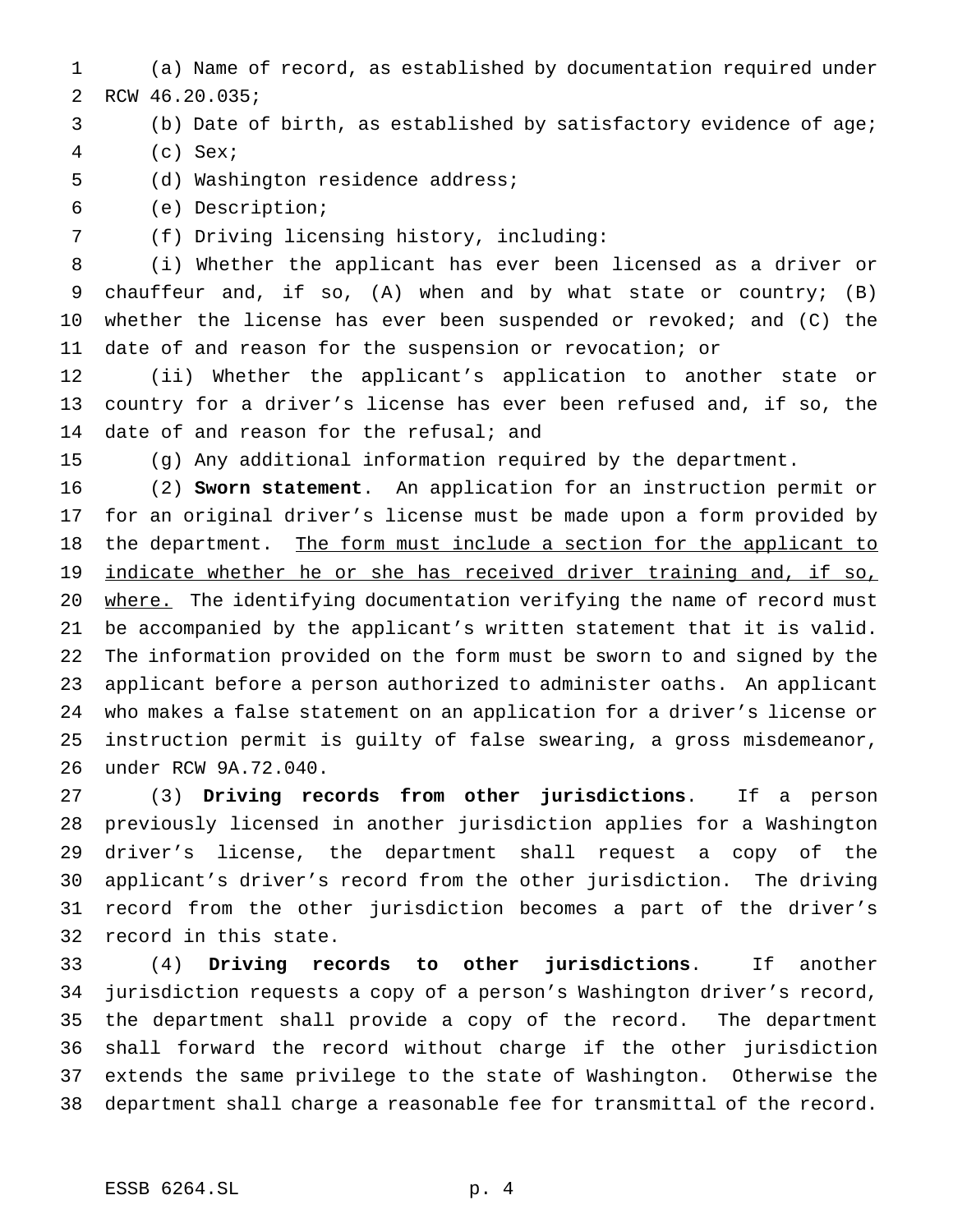**Sec. 5.** RCW 46.20.105 and 1987 c 463 s 3 are each amended to read as follows:

3 (1) The department may provide a method to distinguish the driver's license of a person who is under the age of twenty-one from the driver's license of a person who is twenty-one years of age or older. (2) An instruction permit must be identified as an "instruction permit" and issued in a distinctive form as determined by the 8 department.

 (3) An intermediate license must be identified as an "intermediate license" and issued in a distinctive form as determined by the department.

 **Sec. 6.** RCW 46.20.161 and 1999 c 308 s 2 are each amended to read as follows:

 The department, upon receipt of a fee of twenty-five dollars, unless the driver's license is issued for a period other than five years, in which case the fee shall be five dollars for each year that the license is issued, which includes the fee for the required photograph, shall issue to every qualifying applicant a driver's 19 license. A driver's license issued to a person under the age of eighteen is an intermediate license, subject to the restrictions imposed under section 2 of this act, until the person reaches the age 22 of eighteen. The license must include a distinguishing number assigned to the licensee, the name of record, date of birth, Washington residence address, photograph, a brief description of the licensee, and either a facsimile of the signature of the licensee or a space upon which the licensee shall write his or her usual signature with pen and ink immediately upon receipt of the license. No license is valid until it has been so signed by the licensee.

 **Sec. 7.** RCW 46.20.311 and 1998 c 212 s 1 are each amended to read as follows:

 (1)(a) The department shall not suspend a driver's license or privilege to drive a motor vehicle on the public highways for a fixed period of more than one year, except as specifically permitted under 34 section 3 of this act, RCW 46.20.342, or other provision of law. 35 Except for a suspension under section 3 of this act, RCW 46.20.289, 46.20.291(5), or 74.20A.320, whenever the license or driving privilege of any person is suspended by reason of a conviction, a finding that a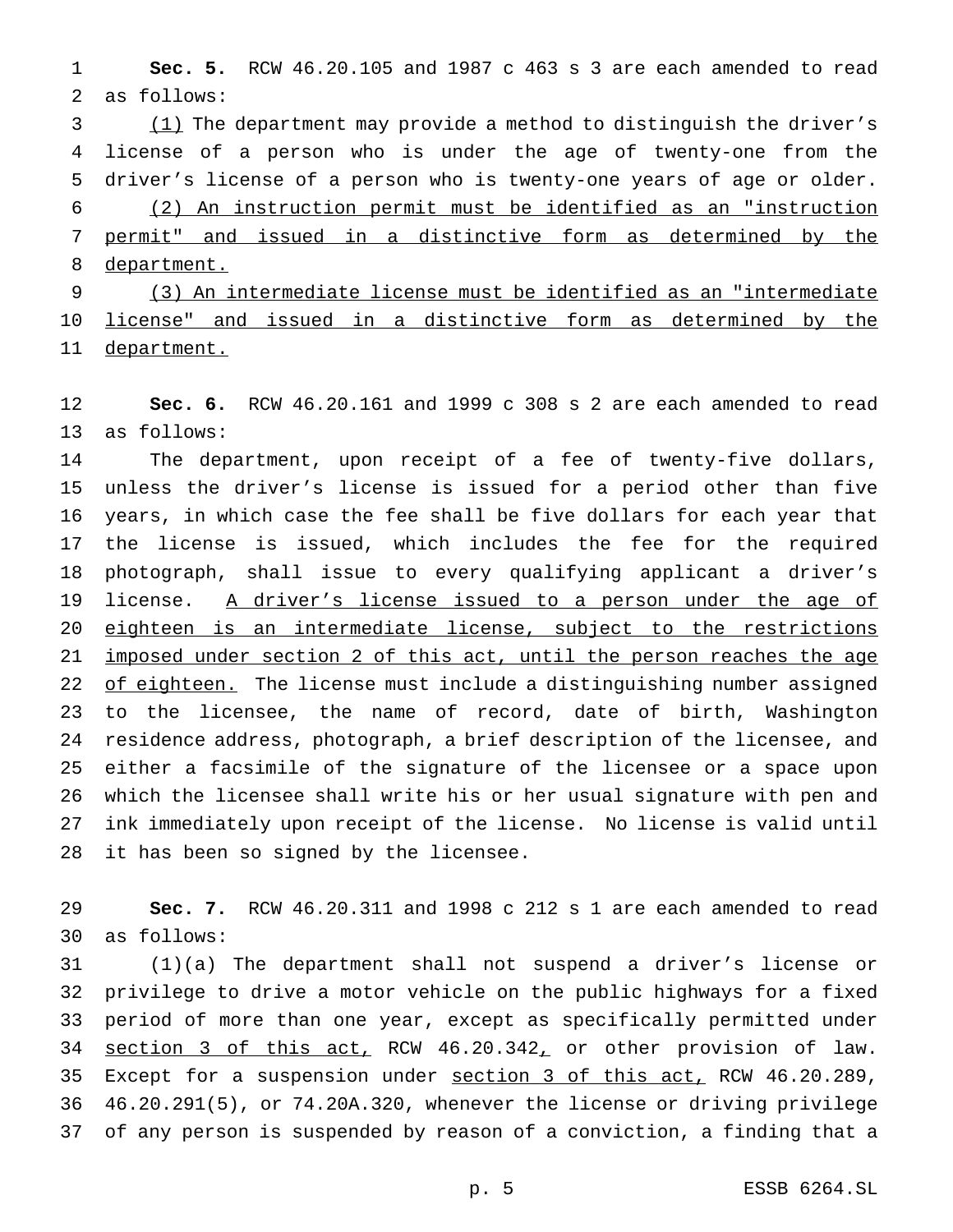traffic infraction has been committed, pursuant to chapter 46.29 RCW, or pursuant to RCW 46.20.291 or 46.20.308, the suspension shall remain in effect until the person gives and thereafter maintains proof of financial responsibility for the future as provided in chapter 46.29 RCW. If the suspension is the result of a violation of RCW 46.61.502 or 46.61.504, the department shall determine the person's eligibility for licensing based upon the reports provided by the alcoholism agency or probation department designated under RCW 46.61.5056 and shall deny reinstatement until enrollment and participation in an approved program has been established and the person is otherwise qualified. Whenever the license or driving privilege of any person is suspended as a result of certification of noncompliance with a child support order under chapter 74.20A RCW or a residential or visitation order, the suspension shall remain in effect until the person provides a release issued by the department of social and health services stating that the person is in compliance with the order.

 (b)(i) The department shall not issue to the person a new, duplicate, or renewal license until the person pays a reissue fee of twenty dollars.

 (ii) If the suspension is the result of a violation of RCW 46.61.502 or 46.61.504, or is the result of administrative action under RCW 46.20.308, the reissue fee shall be one hundred fifty dollars.

 (2)(a) Any person whose license or privilege to drive a motor vehicle on the public highways has been revoked, unless the revocation was for a cause which has been removed, is not entitled to have the license or privilege renewed or restored until: (i) After the expiration of one year from the date the license or privilege to drive was revoked; (ii) after the expiration of the applicable revocation period provided by RCW 46.20.3101 or 46.61.5055; (iii) after the expiration of two years for persons convicted of vehicular homicide; or (iv) after the expiration of the applicable revocation period provided by RCW 46.20.265.

 (b)(i) After the expiration of the appropriate period, the person may make application for a new license as provided by law together with a reissue fee in the amount of twenty dollars.

 (ii) If the revocation is the result of a violation of RCW 46.20.308, 46.61.502, or 46.61.504, the reissue fee shall be one hundred fifty dollars. If the revocation is the result of a violation of RCW 46.61.502 or 46.61.504, the department shall determine the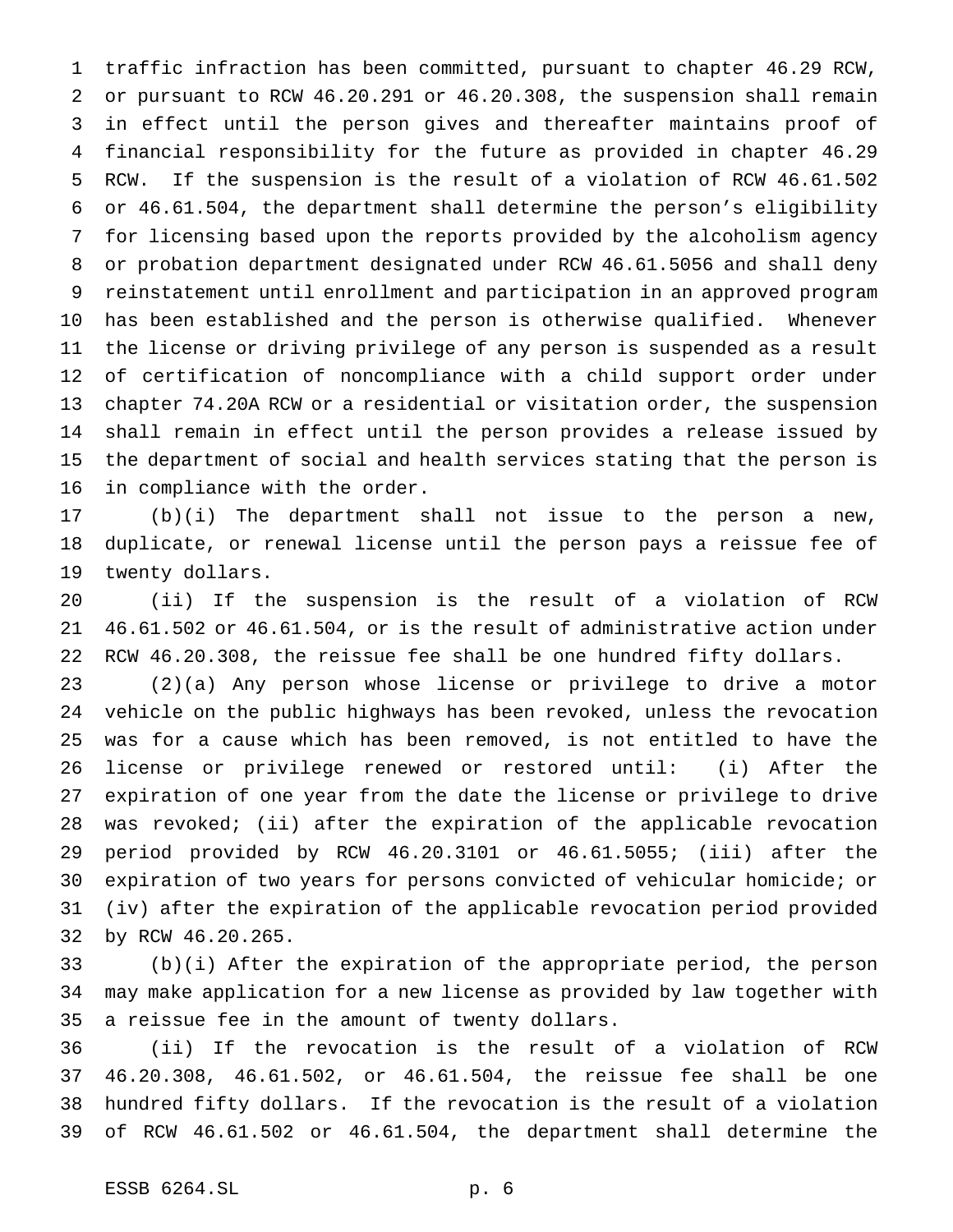person's eligibility for licensing based upon the reports provided by the alcoholism agency or probation department designated under RCW 46.61.5056 and shall deny reissuance of a license, permit, or privilege to drive until enrollment and participation in an approved program has been established and the person is otherwise qualified.

 (c) Except for a revocation under RCW 46.20.265, the department shall not then issue a new license unless it is satisfied after investigation of the driving ability of the person that it will be safe to grant the privilege of driving a motor vehicle on the public highways, and until the person gives and thereafter maintains proof of financial responsibility for the future as provided in chapter 46.29 RCW. For a revocation under RCW 46.20.265, the department shall not issue a new license unless it is satisfied after investigation of the driving ability of the person that it will be safe to grant that person the privilege of driving a motor vehicle on the public highways.

 (3)(a) Whenever the driver's license of any person is suspended pursuant to Article IV of the nonresident violators compact or RCW 46.23.020 or 46.20.289 or 46.20.291(5), the department shall not issue to the person any new or renewal license until the person pays a reissue fee of twenty dollars.

 (b) If the suspension is the result of a violation of the laws of this or any other state, province, or other jurisdiction involving (i) the operation or physical control of a motor vehicle upon the public highways while under the influence of intoxicating liquor or drugs, or (ii) the refusal to submit to a chemical test of the driver's blood alcohol content, the reissue fee shall be one hundred fifty dollars.

 **Sec. 8.** RCW 46.20.342 and 1999 c 274 s 3 are each amended to read as follows:

 (1) It is unlawful for any person to drive a motor vehicle in this state while that person is in a suspended or revoked status or when his or her privilege to drive is suspended or revoked in this or any other state. Any person who has a valid Washington driver's license is not guilty of a violation of this section.

 (a) A person found to be an habitual offender under chapter 46.65 RCW, who violates this section while an order of revocation issued under chapter 46.65 RCW prohibiting such operation is in effect, is guilty of driving while license suspended or revoked in the first degree, a gross misdemeanor. Upon the first such conviction, the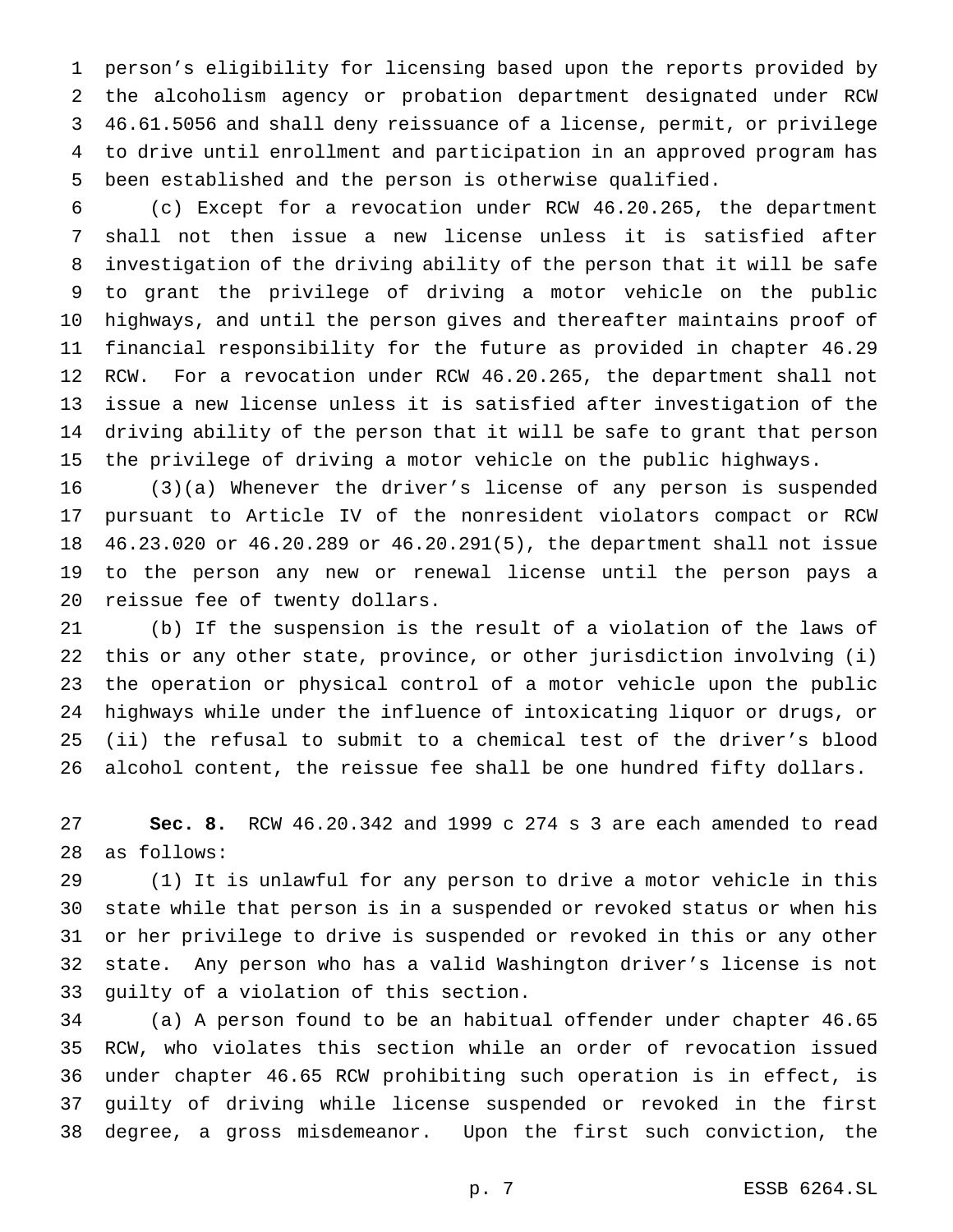person shall be punished by imprisonment for not less than ten days. Upon the second conviction, the person shall be punished by imprisonment for not less than ninety days. Upon the third or subsequent conviction, the person shall be punished by imprisonment for not less than one hundred eighty days. If the person is also convicted of the offense defined in RCW 46.61.502 or 46.61.504, when both convictions arise from the same event, the minimum sentence of confinement shall be not less than ninety days. The minimum sentence of confinement required shall not be suspended or deferred. A conviction under this subsection does not prevent a person from petitioning for reinstatement as provided by RCW 46.65.080.

 (b) A person who violates this section while an order of suspension or revocation prohibiting such operation is in effect and while the person is not eligible to reinstate his or her driver's license or driving privilege, other than for a suspension for the reasons described in (c) of this subsection, is guilty of driving while license suspended or revoked in the second degree, a gross misdemeanor. This subsection applies when a person's driver's license or driving privilege has been suspended or revoked by reason of:

 (i) A conviction of a felony in the commission of which a motor vehicle was used;

(ii) A previous conviction under this section;

 (iii) A notice received by the department from a court or diversion unit as provided by RCW 46.20.265, relating to a minor who has committed, or who has entered a diversion unit concerning an offense relating to alcohol, legend drugs, controlled substances, or imitation controlled substances;

 (iv) A conviction of RCW 46.20.410, relating to the violation of restrictions of an occupational driver's license;

 (v) A conviction of RCW ((46.20.420)) 46.20.345, relating to the operation of a motor vehicle with a suspended or revoked license;

 (vi) A conviction of RCW 46.52.020, relating to duty in case of injury to or death of a person or damage to an attended vehicle;

 (vii) A conviction of RCW 46.61.024, relating to attempting to elude pursuing police vehicles;

 (viii) A conviction of RCW 46.61.500, relating to reckless driving; (ix) A conviction of RCW 46.61.502 or 46.61.504, relating to a person under the influence of intoxicating liquor or drugs;

(x) A conviction of RCW 46.61.520, relating to vehicular homicide;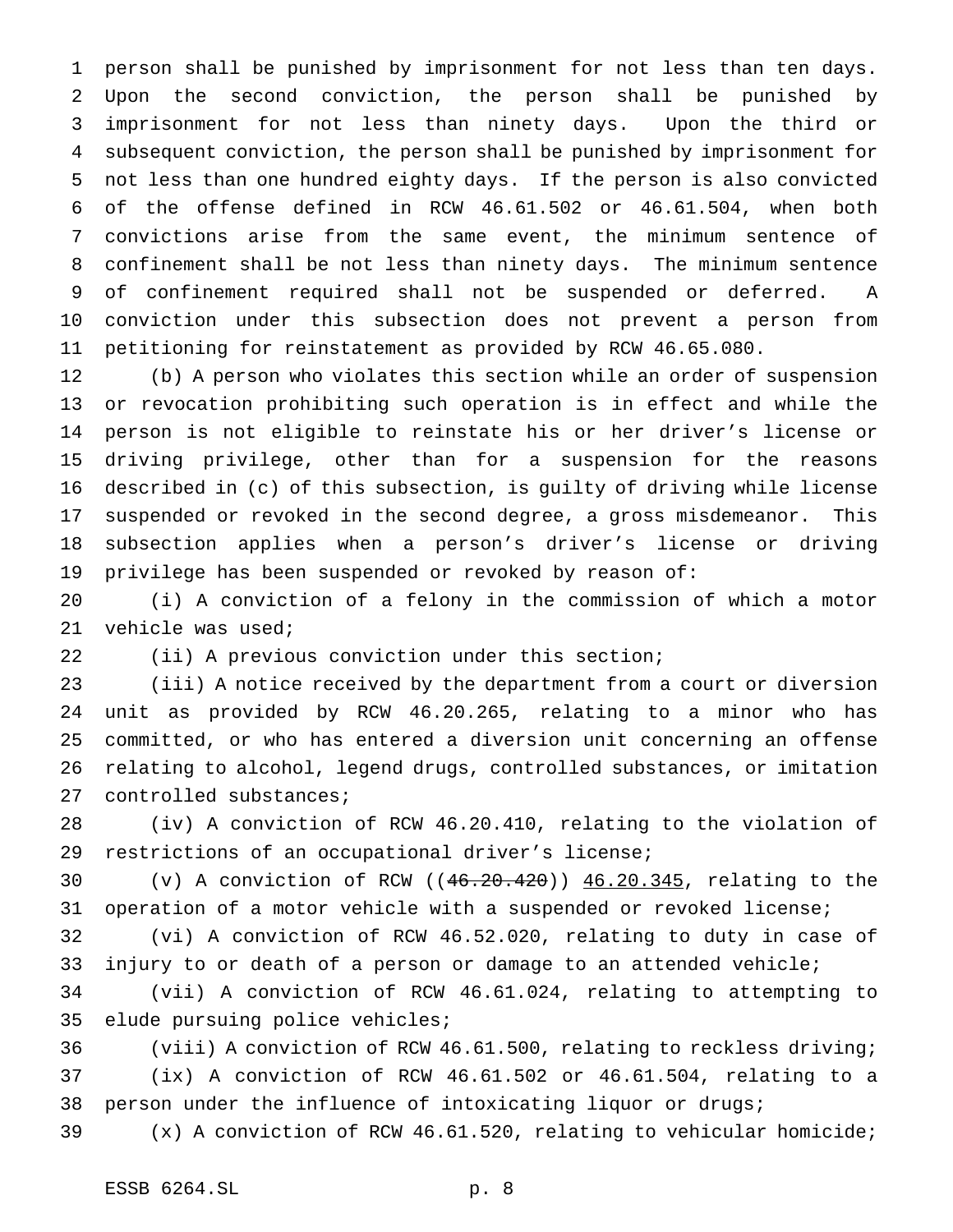(xi) A conviction of RCW 46.61.522, relating to vehicular assault; (xii) A conviction of RCW 46.61.527(4), relating to reckless endangerment of roadway workers;

 (xiii) A conviction of RCW 46.61.530, relating to racing of vehicles on highways;

 (xiv) A conviction of RCW 46.61.685, relating to leaving children in an unattended vehicle with motor running;

 (xv) A conviction of RCW 46.64.048, relating to attempting, aiding, 9 abetting, coercing, and committing crimes;

 (xvi) An administrative action taken by the department under chapter 46.20 RCW; or

 (xvii) A conviction of a local law, ordinance, regulation, or resolution of a political subdivision of this state, the federal government, or any other state, of an offense substantially similar to a violation included in this subsection.

 (c) A person who violates this section when his or her driver's license or driving privilege is, at the time of the violation, suspended or revoked solely because (i) the person must furnish proof of satisfactory progress in a required alcoholism or drug treatment program, (ii) the person must furnish proof of financial responsibility for the future as provided by chapter 46.29 RCW, (iii) the person has failed to comply with the provisions of chapter 46.29 RCW relating to uninsured accidents, (iv) the person has failed to respond to a notice of traffic infraction, failed to appear at a requested hearing, violated a written promise to appear in court, or has failed to comply with the terms of a notice of traffic infraction or citation, as provided in RCW 46.20.289, (v) the person has committed an offense in another state that, if committed in this state, would not be grounds for the suspension or revocation of the person's driver's license,  $((or))$  (vi) the person has been suspended or revoked by reason of one or more of the items listed in (b) of this subsection, but was eligible to reinstate his or her driver's license or driving privilege at the 33 time of the violation, or (vii) the person has received traffic citations or notices of traffic infraction that have resulted in a suspension under section 3 of this act relating to intermediate 36 drivers' licenses, or any combination of (i) through  $((+v\texttt{i}))$   $(v\texttt{ii})$ , is guilty of driving while license suspended or revoked in the third degree, a misdemeanor.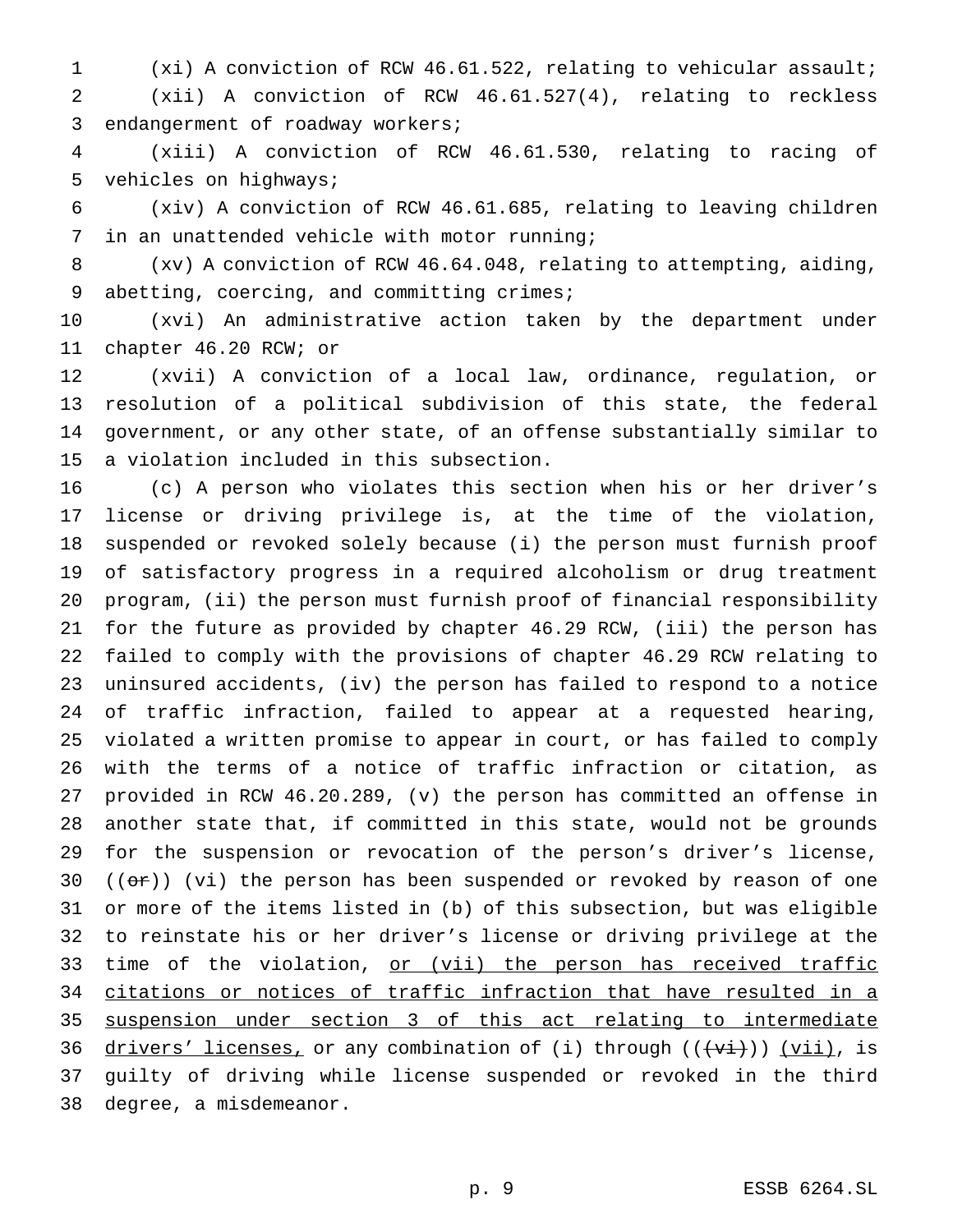(2) Upon receiving a record of conviction of any person or upon receiving an order by any juvenile court or any duly authorized court officer of the conviction of any juvenile under this section, the department shall:

 (a) For a conviction of driving while suspended or revoked in the first degree, as provided by subsection (1)(a) of this section, extend the period of administrative revocation imposed under chapter 46.65 RCW for an additional period of one year from and after the date the person would otherwise have been entitled to apply for a new license or have his or her driving privilege restored; or

 (b) For a conviction of driving while suspended or revoked in the second degree, as provided by subsection (1)(b) of this section, not issue a new license or restore the driving privilege for an additional period of one year from and after the date the person would otherwise have been entitled to apply for a new license or have his or her driving privilege restored; or

 (c) Not extend the period of suspension or revocation if the 18 conviction was under subsection  $(1)(c)$  of this section. If the conviction was under subsection (1) (a) or (b) of this section and the court recommends against the extension and the convicted person has obtained a valid driver's license, the period of suspension or revocation shall not be extended.

 **Sec. 9.** RCW 28A.220.030 and 1979 c 158 s 196 are each amended to read as follows:

 (1) The superintendent of public instruction is authorized to establish a section of traffic safety education, and through such section shall: Define a "realistic level of effort" required to provide an effective traffic safety education course, establish a level of driving competency required of each student to successfully complete the course, and ensure that an effective state-wide program is implemented and sustained, administer, supervise, and develop the traffic safety education program and shall assist local school districts in the conduct of their traffic safety education programs. The superintendent shall adopt necessary rules and regulations governing the operation and scope of the traffic safety education program; and each school district shall submit a report to the superintendent on the condition of its traffic safety education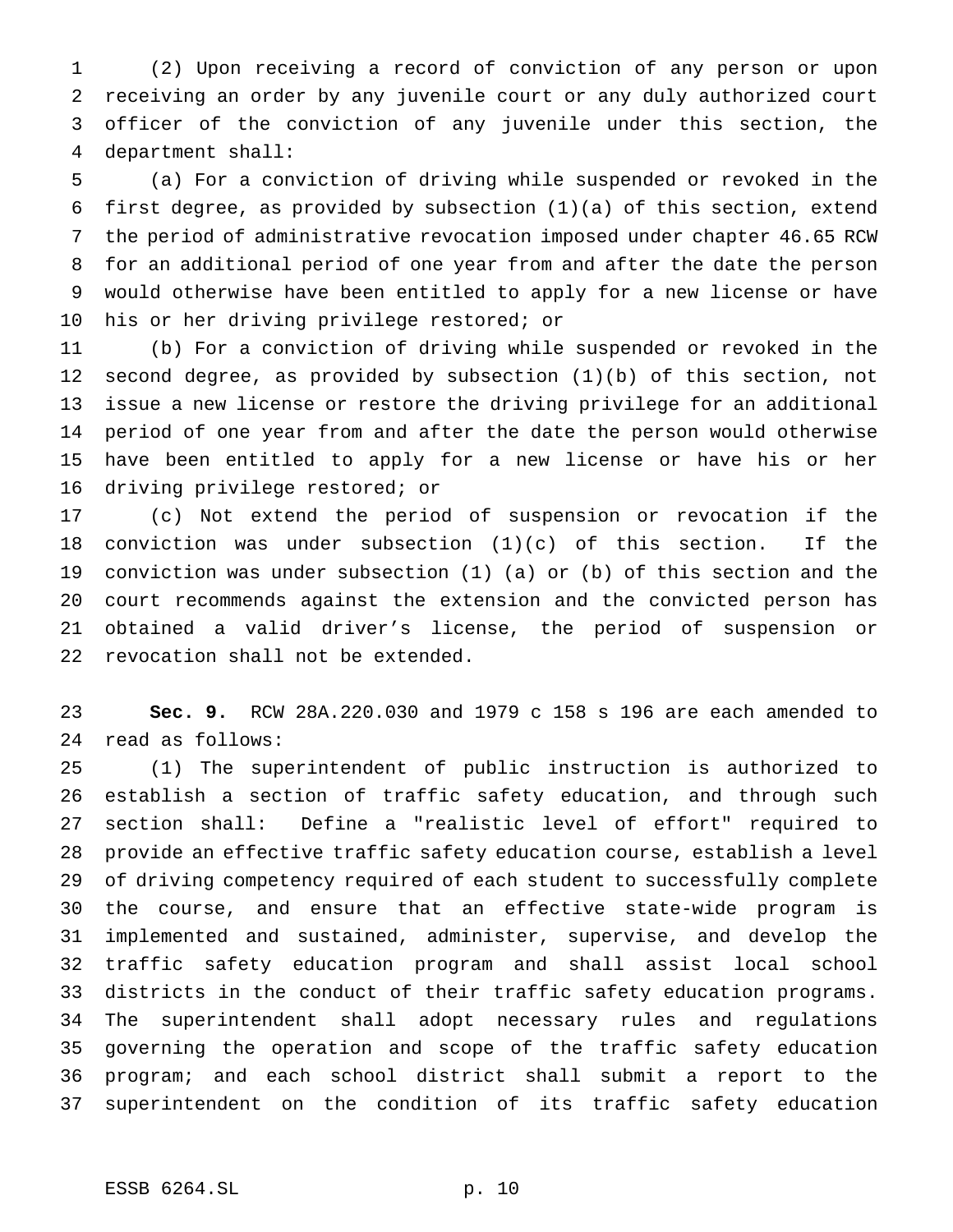program: PROVIDED, That the superintendent shall monitor the quality of the program and carry out the purposes of this chapter.

 (2) The board of directors of any school district maintaining a secondary school which includes any of the grades 10 to 12, inclusive, may establish and maintain a traffic safety education course. If a school district elects to offer a traffic safety education course and has within its boundaries a private accredited secondary school which includes any of the grades 10 to 12, inclusive, at least one class in traffic safety education shall be given at times other than regular school hours if there is sufficient demand therefor.

 (3) The board of directors of a school district, or combination of school districts, may contract with any drivers' school licensed under the provisions of chapter 46.82 RCW to teach the laboratory phase of the traffic safety education course. Instructors provided by any such contracting drivers' school must be properly qualified teachers of traffic safety education under the joint qualification requirements adopted by the superintendent of public instruction and the director of licensing.

19 (4) The superintendent shall establish a required minimum number of hours of continuing traffic safety education for traffic safety 21 education instructors. The superintendent may phase in the requirement 22 over not more than five years.

 **Sec. 10.** RCW 28A.220.040 and 1984 c 258 s 331 are each amended to read as follows:

 (1) Each school district shall be reimbursed from funds 26 appropriated for traffic safety education( $($  + PROVIDED, That)).

27 (a) The state superintendent shall determine the per-pupil reimbursement amount for the traffic safety education course to be funded by the state. Each school district offering an approved standard traffic safety education course shall be reimbursed or granted an amount up to the level established by the superintendent of public instruction as may be appropriated.

 (b) The state superintendent may provide per-pupil reimbursements to school districts only where all the traffic educators have satisfied the continuing education requirement of RCW 28A.220.030(4).

 (2) The board of directors of any school district or combination of school districts may establish a traffic safety education fee, which fee when imposed shall be required to be paid by any duly enrolled